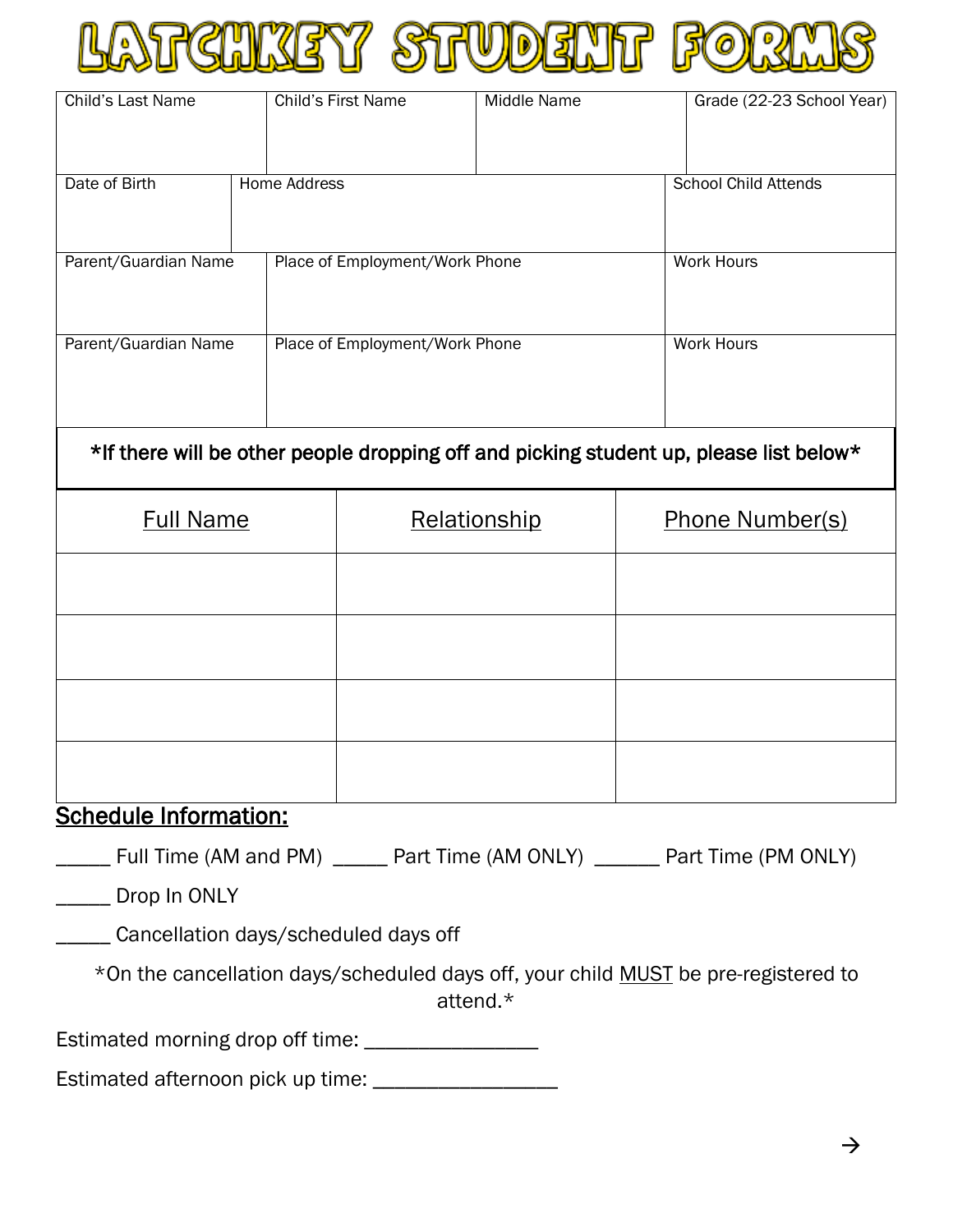## About your child:

Does your student have any special needs, conditions, medications, or allergies?

| Tell us about some of the things that your child enjoys outside of school:                                                                                                   |  |  |  |  |  |
|------------------------------------------------------------------------------------------------------------------------------------------------------------------------------|--|--|--|--|--|
|                                                                                                                                                                              |  |  |  |  |  |
| Does your child have trouble with: Loud Noises _______ Bright Lights ______                                                                                                  |  |  |  |  |  |
| Group Play Activities _______ Change of Routine _____                                                                                                                        |  |  |  |  |  |
| What coping skills does your child use when he/she is anxious, angry or upset?                                                                                               |  |  |  |  |  |
|                                                                                                                                                                              |  |  |  |  |  |
| Are there any special circumstances at home or at school currently occurring or about to<br>occur in your child's life that you would like to share with the Latchkey staff? |  |  |  |  |  |
|                                                                                                                                                                              |  |  |  |  |  |
| <b>Parent Checklist:</b>                                                                                                                                                     |  |  |  |  |  |
| $\Box$ I have read and agree with Latchkey Program parent/student handbook.                                                                                                  |  |  |  |  |  |
| $\Box$ I have attached the 'Medications On-Site' if applicable.                                                                                                              |  |  |  |  |  |
| $\Box$ I have read the Tuition Payment guidelines and agree to make the necessary<br>payments every Monday for the current week.                                             |  |  |  |  |  |
| □ I have received a copy of the 2022-2023 Latchkey Calendar (back of handbook).                                                                                              |  |  |  |  |  |
| ■ I DO / I DO NOT (circle one) give permission to have my child                                                                                                              |  |  |  |  |  |
| appear in any media coverage approved by the Sidney City Schools Latchkey<br>Program.                                                                                        |  |  |  |  |  |
|                                                                                                                                                                              |  |  |  |  |  |

Print Parent/Guardian Name: \_\_\_\_\_\_\_\_\_\_\_\_\_\_\_\_\_\_\_\_\_\_\_\_\_\_\_\_\_\_\_

Signature of Parent/Guardian: \_\_\_\_\_\_\_\_\_\_\_\_\_\_\_\_\_\_\_\_\_\_\_\_\_\_\_\_\_\_\_ Date: \_\_\_\_\_\_\_\_\_\_\_\_\_\_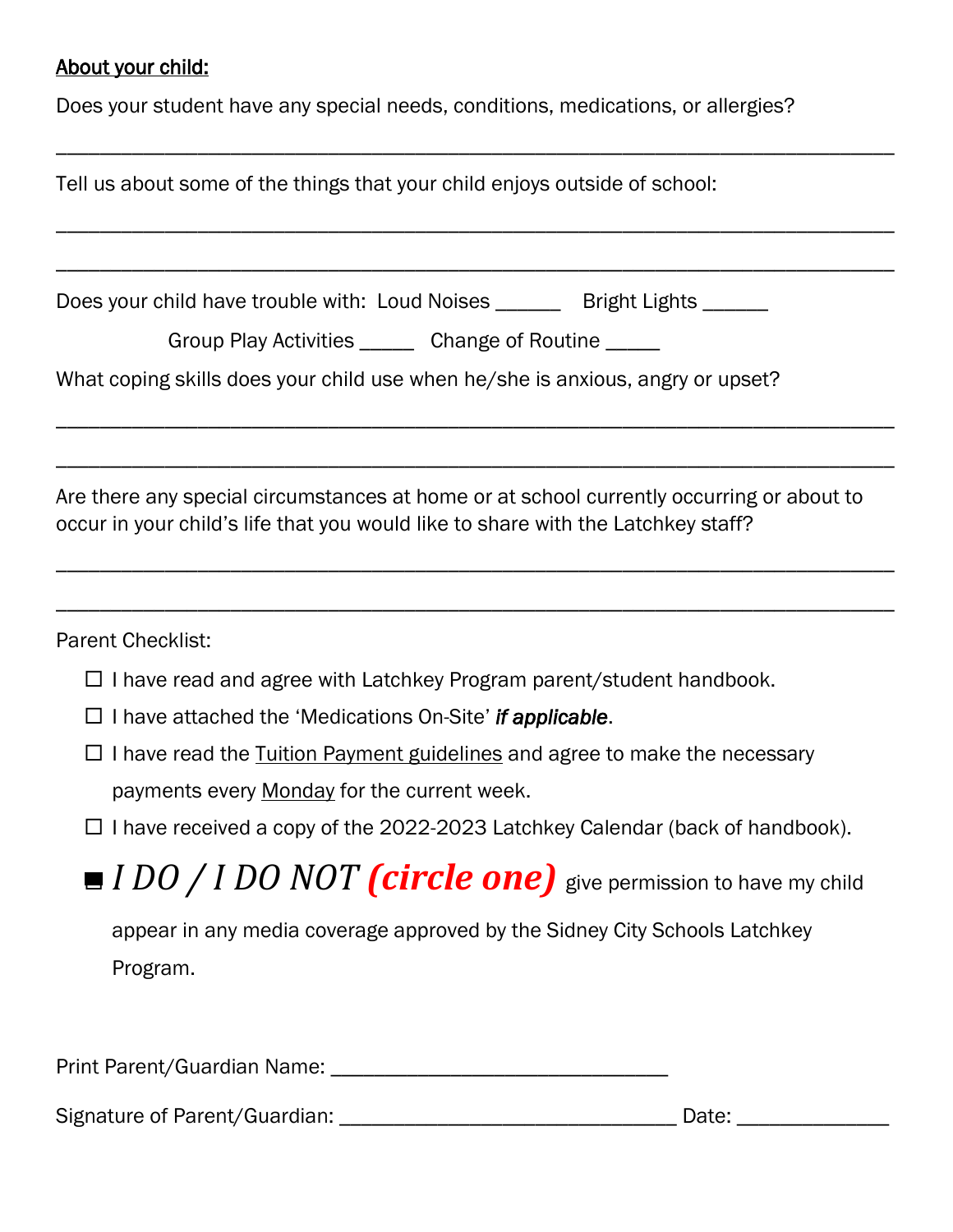## **ADMINISTRATION OF MEDICATION DURING LATCHKEY HOURS**

Providing medical care to children is the responsibility of the parent/guardian and should be assumed by the Latchkey staff. We would prefer that children receive medication before and/or after Latchkey hours. If it is absolutely necessary that medication be given during Latchkey hours, the following procedures will apply:

- 1. For legal purposes, a written permission form for dispensing medication must be obtained from the child's parent/guardian and from his/her physician. The administration of any medication (prescription or over-the-counter) without the order of the physician and the permission of the parent/guardian could be interpreted as practicing medicine and is prohibited by law.
- 2. The statement should include the child's name, name of medication, dosage, time it should be given, possible side effects, if any, and length of time the child will be taking the medication. This information is needed for each new medication or dosage change. No medication will be given unless this information and permission is provided. This is a STATE LAW, in accordance with the Ohio Revised Code 3313- 713. Medical Form must be completed.
- 3. Except in cases of emergency, parents/guardians shall give the first dose of any newly prescribed medication so that they may personally observe the child's reaction.
- 4. The parent/guardian must bring the medication to the Latchkey site lead, with the original container clearly marked giving the name of the child, name of medication, dosage directions, physician's name, and prescription number. The parent/guardian must supply the Latchkey site with the exact dosage.
- 5. If the medication has been discontinued, any remaining medication must be picked up by the parent/guardian immediately after discontinuation.